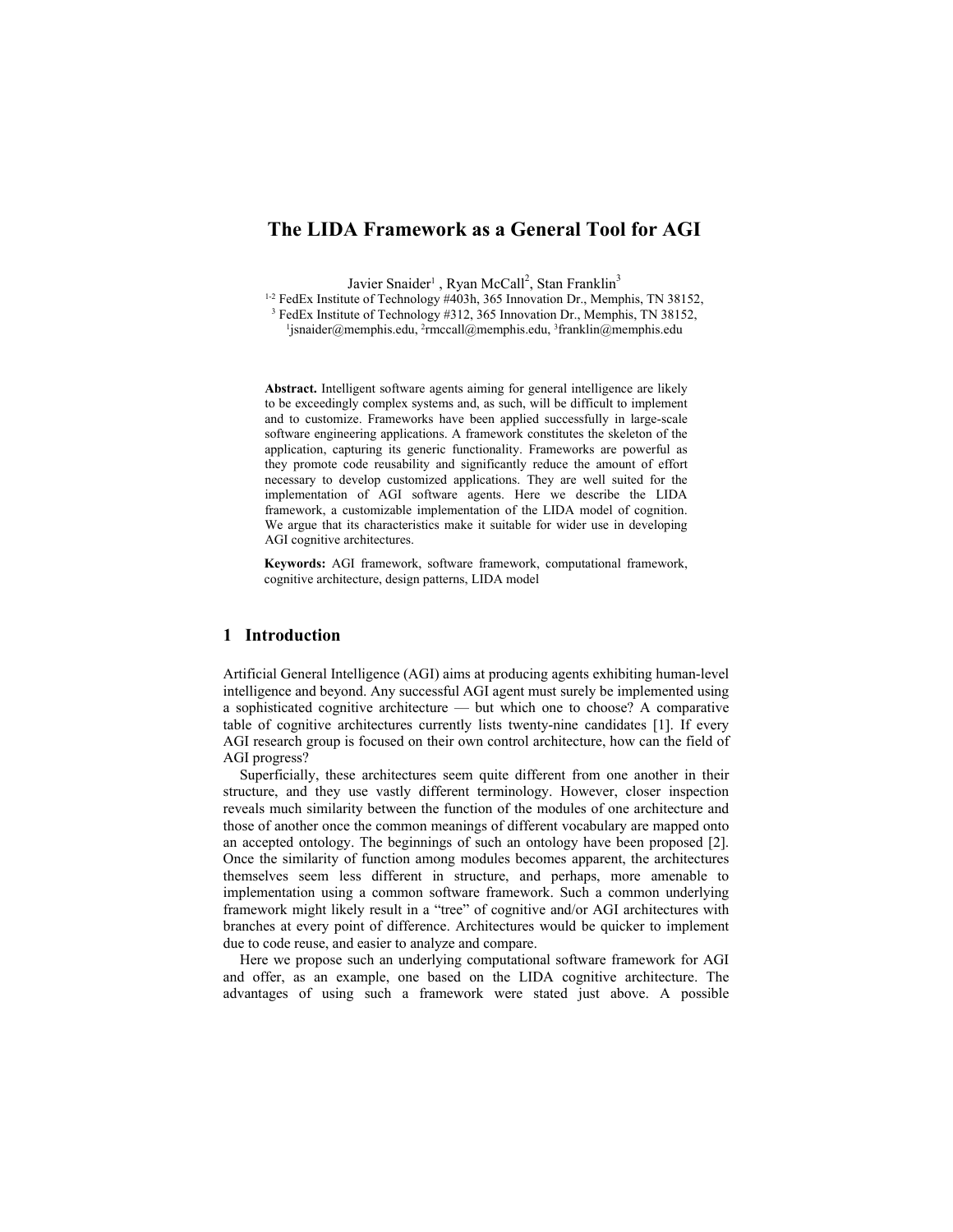disadvantage is that to use any such framework the developers must commit to the underlying assumptions of the LIDA architecture upon which this framework is based. We will argue that this software framework requires commitment to only a minimal set of assumptions, one that is not too onerous for other AGI research projects.

In recent years, an enormous number of computational frameworks have appeared in the software engineering world. See for example [3, 4]. This is not by chance but is due to the advantages of using frameworks. They promote code reuse and significantly reduce the amount of effort necessary to develop customized applications. Intelligent software agents aiming for general intelligence are complex systems and as such are difficult to implement and to customize. We will argue that ideas from frameworks are well-suited for the implementation of such generallyintelligent software agents. Here we describe the LIDA framework, a customizable implementation of the LIDA model of cognition. While the LIDA model provides a conceptual ontology for general models of cognition [2], we hope that the LIDA software framework might provide a customizable computational framework with which to more economically develop AGI architectures, as well as to more easily analyze and compare them.

We begin this paper by describing the general characteristics of frameworks and the advantages of using them to implement generally intelligent agents. Then we sketch the LIDA model and outline the LIDA framework. Next we describe the main components of the framework in some detail, and, finally, we summarize the minimal assumptions required for an AGI using this framework and draw some conclusions.

### **2 Frameworks**

A framework is a reusable implementation of all or part of a software system. In many cases, a framework constitutes the skeleton of the application, capturing its generic functionality. The framework specifies a well-defined application programming interface (API) that is implemented generically using abstract classes, interfaces, and generic, customizable module design. This hides the complexity of its code from the user. Most frameworks are based on object-oriented languages because the major properties of OO, data abstraction, inheritance, information hiding and polymorphism, complement the goals of frameworks.

The core idea of a framework is to have a generic design as well as a base implementation of a complex software system. The user of the framework then only needs to "fill in the blanks" with problem or domain-specific elements. This is, perhaps, the major advantage of using frameworks: users can concentrate their efforts on the specifics of the problems, and reuse the generic mechanisms implemented in the framework. This also speeds up the development of the new application and makes it less error-prone because part of the system has already been produced and tested.

Frameworks, in general, promote the use of proven design patterns and good practices in software development [5, 6]. This leads to better application designs, more manageable maintainability and easier extension of the application. The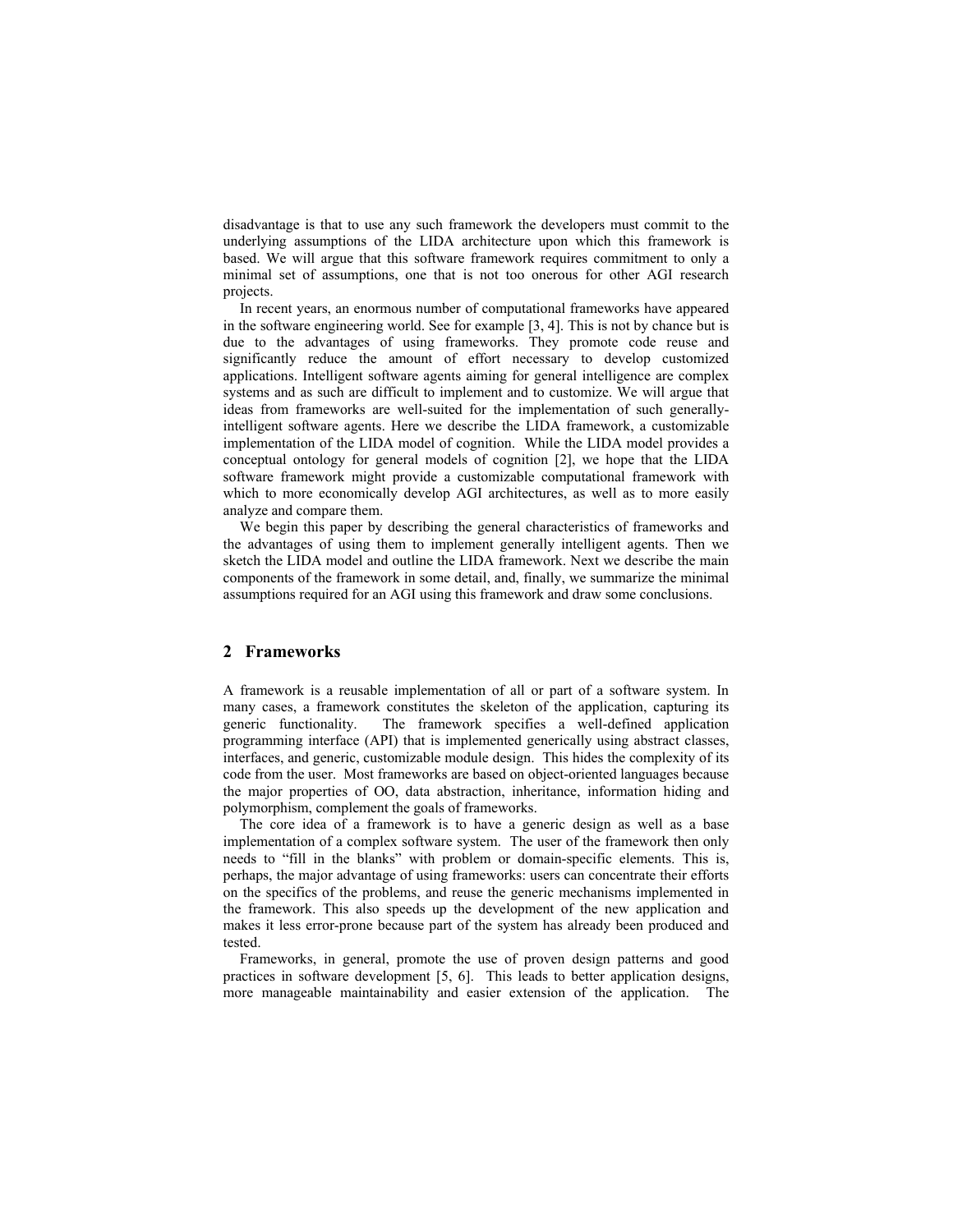framework's API also provides a higher level of abstraction at which to define the application. This API is composed of elements with names, characteristics and behaviors. They form a specific language among users of the framework, which facilitates a concise and clear description of the application.

### **2.1 Frameworks and Cognitive Architectures**

Ideas from frameworks can be applied outside the domain of enterprise applications. In particular, cognitive systems aiming for general intelligence tend to be complex and sophisticated. This creates a barrier that makes them difficult to learn, implement, and customize. The use of frameworks can mitigate these issues.

Cognitive architectures are complex from two points of view: the theory behind it tends to be inherently complicated and, consequently, any software implementation is also very complex. Cognitive architectures are typically composed of several modules with different functionalities and, in many cases, with different algorithmic implementations. This makes implementing software agents based on them a very hard task. Developers have to spend a lot of time and energy re-implementing common functionality for each new agent implementation. Code reuse between architectures has been difficult in general because of lack of standardization and illdefined modules.

Frameworks are ideal tools with which to solve many of the problems that implementations of generally intelligent systems entail. A framework for AGI systems allows developers to focus on their particular algorithms instead of implementation details common to many agents. The architecture can be understood more quickly because the framework's API itself provides a higher level of abstraction than unitary code. The API supplies a set of high-level concepts for elements of the architecture. These concepts abstract the complexity of the implementation and allow more effective and accurate communication between researchers.

### **3 The LIDA Model and its Architecture**

The LIDA model [7-9] is a comprehensive, conceptual and computational model covering a large portion of human cognition<sup>1</sup>. Based primarily on Global Workspace theory [10, 11] the model implements and fleshes out a number of psychological and neuropsychological theories. The LIDA computational architecture is derived from the LIDA cognitive model. The LIDA model and its ensuing architecture are grounded in the LIDA cognitive cycle. Every autonomous agent [12], be it human, animal, or artificial, must frequently sample (sense) its environment and select an appropriate response (action). More sophisticated agents, such as humans, process (make sense of) the input from such sampling in order to facilitate their decision

<sup>&</sup>lt;sup>1</sup> "Cognition" is used here in a particularly broad sense, so as to include perception, feelings and emotions.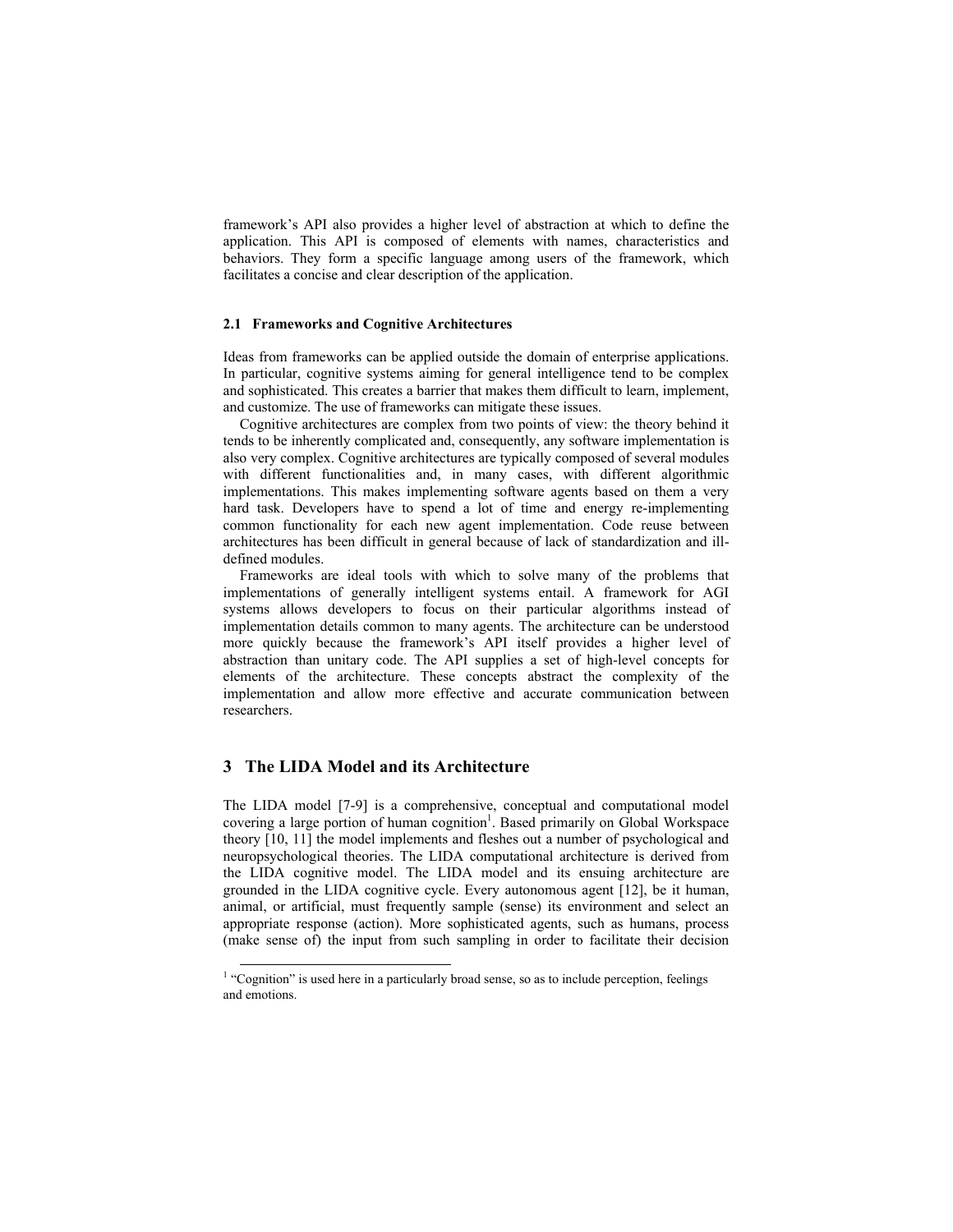making. The agent's "life" can be viewed as consisting of a continual sequence of these cognitive cycles. Each cycle constitutes a unit of sensing, attending and acting. A cognitive cycle can be thought of as a moment of cognition, a cognitive "moment."

We will now briefly describe what the LIDA model hypothesizes as the rich inner structure of the LIDA cognitive cycle. More detailed descriptions are available elsewhere [13, 14]. During each cognitive cycle the LIDA agent first makes sense of its current situation as best as it can *by updating its representation of its current situation, both external and internal*. By a competitive process, as specified by Global Workspace Theory [10], it then decides what portion of the represented situation is most in need of attention. Broadcasting this portion, the current contents of consciousness<sup>2</sup>, enables the agent to chose an appropriate action and execute it, completing the cycle.



**Figure 1**. The LIDA Cognitive Cycle Diagram

Thus, the LIDA cognitive cycle can be subdivided into three phases, the understanding phase, the attention (consciousness) phase, and the action selection phase. Figure 1 should help the reader follow the description. It starts in the upper left corner and proceeds roughly clockwise. Beginning the understanding phase, incoming stimuli activate low-level feature detectors in Sensory Memory. The output is sent to Perceptual Associative Memory where higher-level feature detectors feed in to more abstract entities such as objects, categories, actions, events, etc. The resulting percept moves to the Workspace where it cues both Transient Episodic Memory and Declarative Memory producing local associations. These local associations are

 $\overline{a}$ 

<sup>&</sup>lt;sup>2</sup> Here "consciousness" refers to functional consciousness [15]. We take no position on the need for, or possibility of, phenomenal consciousness.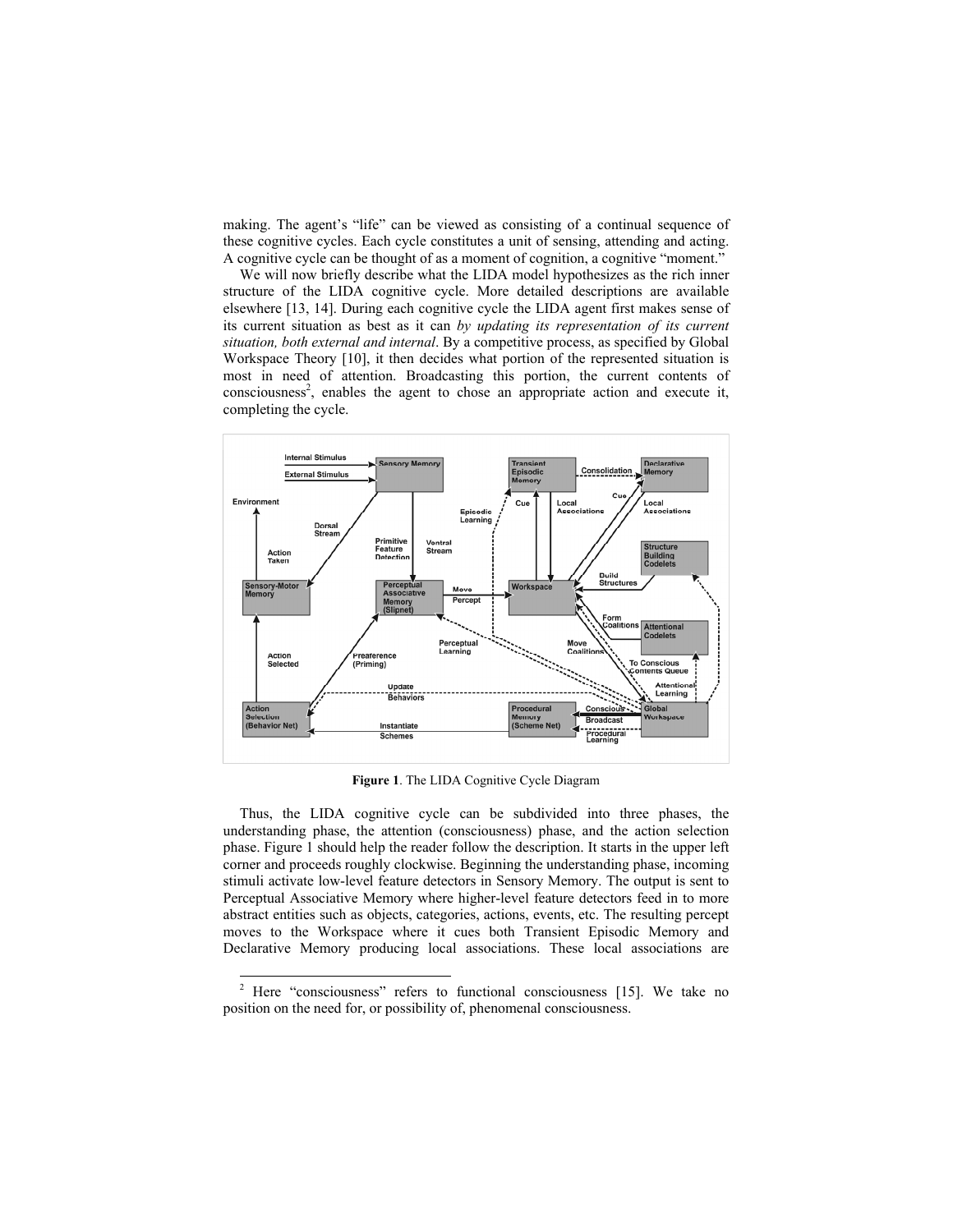combined with the percept to generate a Current Situational Model, which represents the agent's understanding of what is going on right now.

Attention Codelets<sup>3</sup> begin the attention phase by forming coalitions of selected portions of the Current Situational Model and moving them to the Global Workspace.

A competition in the Global Workspace then selects the most salient, the most relevant, the most important, and the most urgent coalition whose contents become the content of consciousness. These conscious contents are then broadcast globally, initiating the action selection phase. The action selection phase of LIDA's cognitive cycle is also a learning phase in which several processes operate in parallel (see Figure 1). New entities and associations, and the reinforcement of old ones, occur as the conscious broadcast reaches Perceptual Associative Memory. Events from the conscious broadcast are encoded as new memories in Transient Episodic Memory. Possible action schemes, together with their contexts and expected results, are learned into Procedural Memory from the conscious broadcast. Older schemes are reinforced. In parallel with all this learning, and using the conscious contents, possible action schemes are recruited from Procedural Memory. A copy of each such is instantiated with its variables bound and sent to Action Selection, where it competes to be the behavior selected for this cognitive cycle. The selected behavior triggers Sensory-Motor Memory to produce a suitable algorithm for the execution of the behavior. Its execution completes the cognitive cycle.

The Workspace requires further explanation. Its internal structure is composed of various input buffers and three main modules: the Current Situational Model, the Scratchpad and the Conscious Contents Queue [16]. The Current Situational Model is where the structures representing the actual current internal and external events are stored. Structure-building codelets are responsible for the creation of these structures using elements from the various submodules of the Workspace. The Scratchpad is an auxiliary space in the Workspace where structure-building codelets can construct possible structures prior to moving them to the Current Situational Model. The Conscious Contents Queue holds the contents of the last several broadcasts and permits LIDA to understand and manipulate time-related concepts [16].

## **4 The LIDA Framework**

Based on all these ideas, we have been developing the LIDA software framework, a generic and customizable computational implementation of the LIDA model. It is implemented in Java, a strong and proven object oriented language.

The main goal of this framework is to provide a generic implementation of the LIDA model, easily customizable for specific problems or domains. As mentioned before, this has several advantages: it speeds up the implementation of new agents based on the LIDA model and shortens the learning curve to produce such implementations.

<sup>&</sup>lt;sup>3</sup> A codelet is a small piece of code that performs a specific task in an independent way. It could be interpreted as a small part of a bigger process, similar to an ant in an ant colony.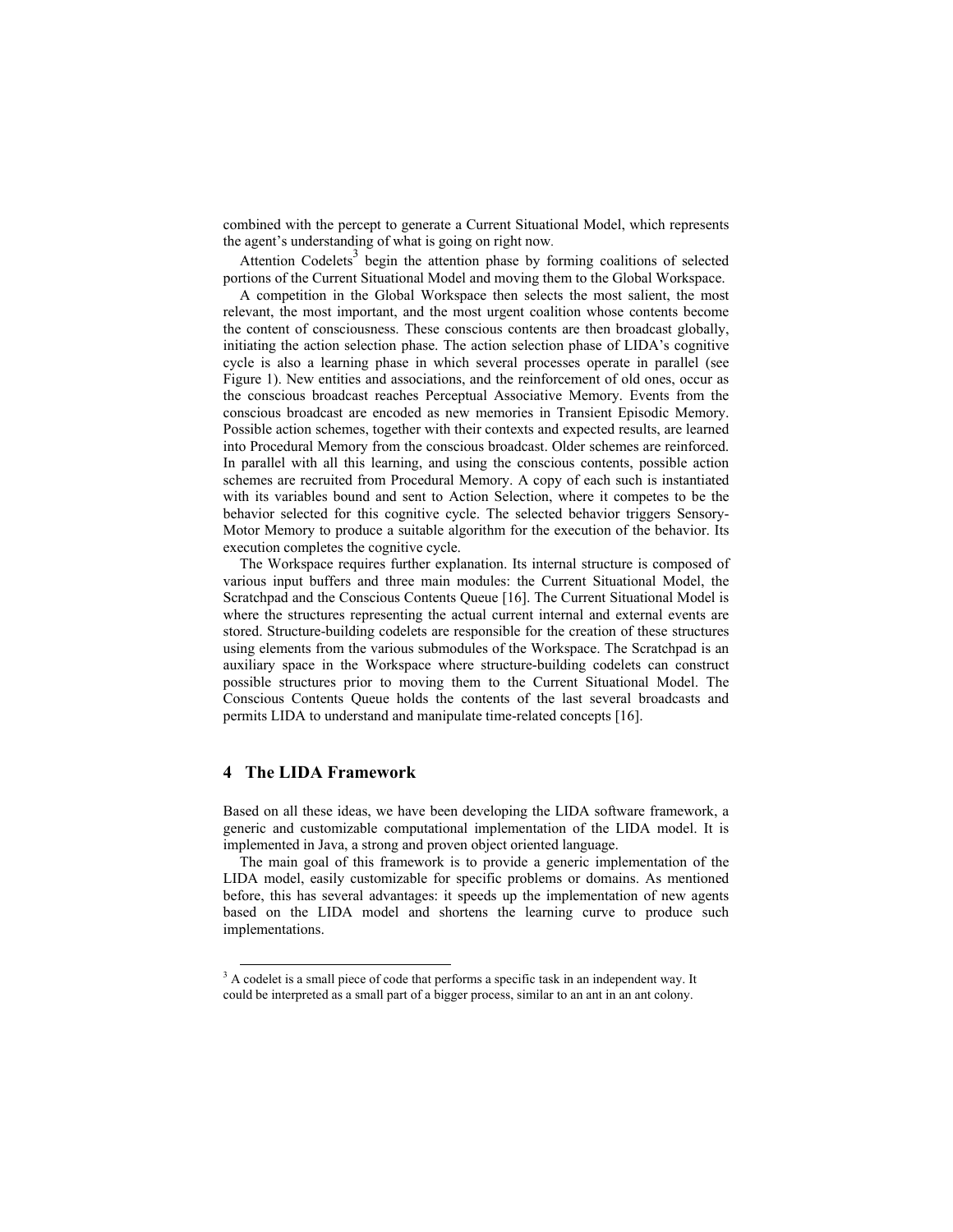The framework permits a declarative description of the specific implementation. The full architecture of the software agent is specified using an XML formatted file; this is similar to other frameworks where the use of declarative description files are common [4, 17]. In this way, the developer does not need to define the entire agent in Java; he can just define it using this XML specification file.

Another important goal of the framework is its ready customization. The customization can be done at several levels accordingly with the required functionality. At the most basic level, developers can use the LIDA configuration file to customize their applications. Several small pieces in the framework can also be customized implementing particular versions of them. For example, new strategies for decaying or codelets can be implemented. Finally, more advanced users can also customize and change internal implementation of whole modules. In each case, the framework provides default implementations that greatly simplify the customization process.

The framework was conceived with multithreading support in mind. Biological minds operate in parallel and so should artificial ones. *LIDA-tasks*, encapsulations of small processes together with a dedicated task manager, implement multithreading support that allows for a high level of parallelization. Finally, the LIDA framework implementation adheres to the most important design principles [5] and best programming practices.

### **4.1 Framework Outline**

The LIDA framework defines several data structures and procedures (algorithms) and is composed of several pieces. Its main components are *modules*, interconnected elements that represent modules in the LIDA model. Another main component is the task manager that controls the execution of all processes in the framework. These processes are implemented by small, demon-like processors called LIDA-tasks. LIDA-tasks can be executed on separate threads by the *LIDA task manager* in a way that is almost transparent for the user. NodeStructures are core elements that constitute a main data structure in the framework. Finally, several supporting tools were implemented such as a customizable GUI, logging, and an architecture loader that parses an XML file with the definition and parameterization of the application.

**Modules.** For each main component of the LIDA cognitive model we define a module in the framework. In particular, each box in Figure 1 is implemented as a module in the framework. For example, the Sensory Memory, Workspace and Action Selection are all modules in the framework. All modules have a common interface (API) but also each one has its own API that defines its particular functionality. Modules can have submodules which are modules nested inside another module. For example, the Workspace in LIDA has several submodules such as the Current Situational Model.

Most modules in the LIDA framework are domain independent. For each of these, the framework provides a default implementation. For example, the Episodic Memory is implemented using a sparse distributed memory [18] and the Action Selection module by a heavily-modified behavior network [19]. Developers can use these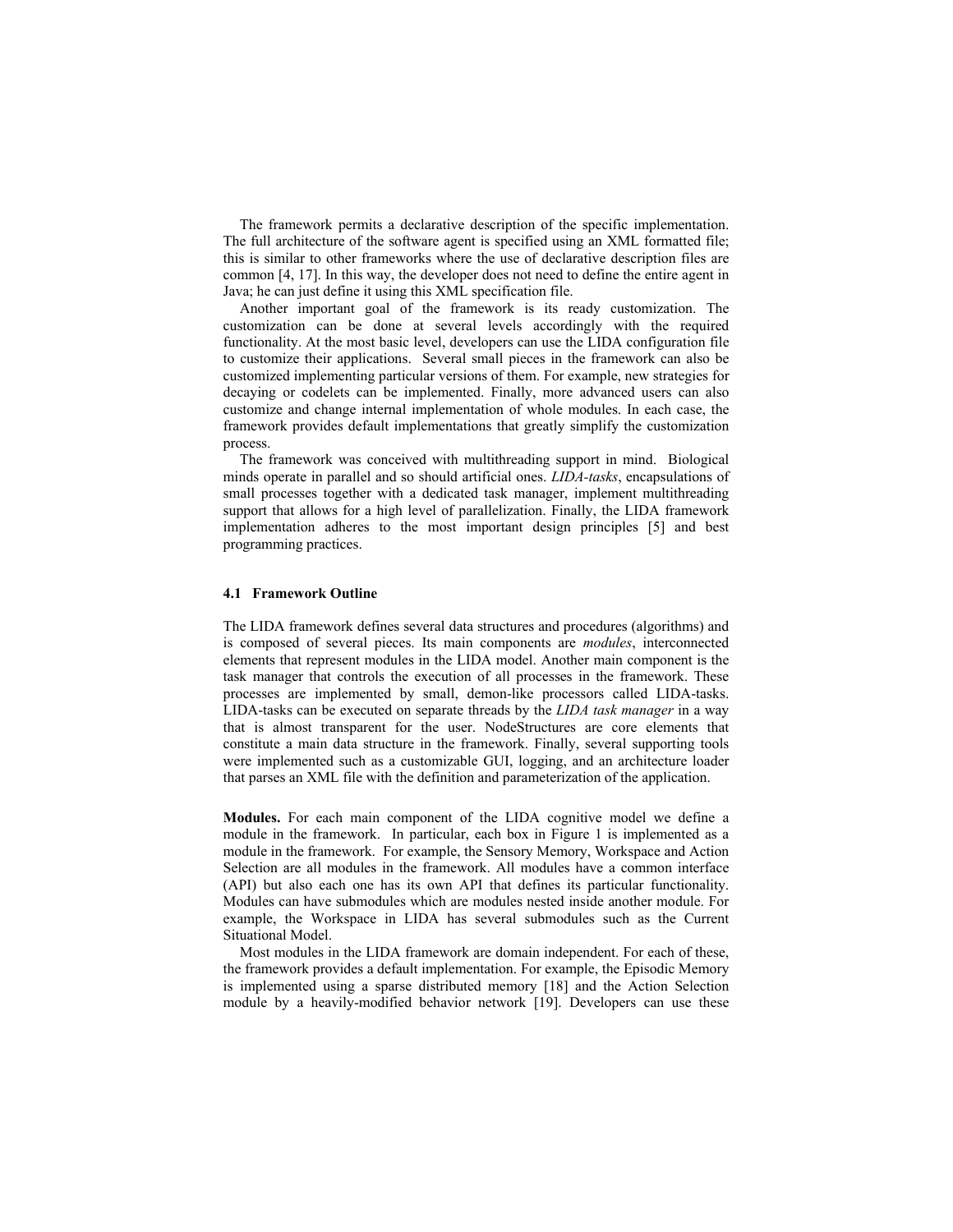implementations and customize some of their parameters. Some modules however, are domain specific. In particular, Sensory Memory and Sensory-Motor Memory must be specified by the user. Nevertheless, the framework supplies default implementations for these modules from which users can extend their own domainspecific implementation.

For a more advanced customization of the framework, users can also implement their own version of any of the modules. Implementing a module's corresponding interface ensures its compatibility with the rest of the framework. For example, Episodic Memory could be implemented using a database. The default classes provided in the framework simplify the creation of alternate implementations of modules.

Modules need to communicate with other modules. To implement this, we use the observer design pattern [5]. In short, a module, called the "listener," which receives information from another "producer" module, can register itself to the producer as a listener. Each time the producer has something to send, it transmits the information to all of its registered listeners. There are numerous instances of listeners being used in the framework. Each listener type is implemented with its own interface. One module can be registered as a listener of several other modules. Also a module can be producer and listener of other modules at the same time. This pattern has several advantages; mainly, the listener and the producer do not need to know each other's internal structure and implementation, they only need to satisfy the particular listener interface. The arrows in Figure 1 are implemented as listeners in the framework.

**Fundamental Data Structures.** Another important piece of the framework is a data structure called the NodeStructure. A NodeStructure is a graph structure, containing nodes and the links between them. It constitutes the main representation of data in many framework modules. Several use NodeStructures to represent their internal data and, while other forms of representation are used in the framework; the NodeStructure functions as a representational "common currency" between many modules.

NodeStructures greatly assist in creating graph structures as they manage the lowlevel operations needed to add, remove, or retrieve particular Nodes and Links. Links are defined to connect a source Node with either another Node or a Link. These graphs are used for conceptual representation of object, actions, and events, the basic data representation in the LIDA model [20].

Nodes, Links and other LIDA elements such as coalitions, codelets, and behaviors, have activation. The activation can represent different things, but generally it represents the importance of the element. Elements can also have an additional "baselevel" activation for learning. All activations are excited or decayed using "strategies". These are implementations of the strategy design pattern which allows for customizable behavior; in this case they specify the way activation of each element is excited or decayed.

Other basic data structures in the LIDA framework include bit vectors for the two episodic memory modules, schemes in Procedural Memory, coalitions for the Global Workspace, and behaviors in Action Selection. Each has an interface and a base implementation. Some are tied to specific module implementations; nonetheless, they are general enough that they could be used in other implementations as well.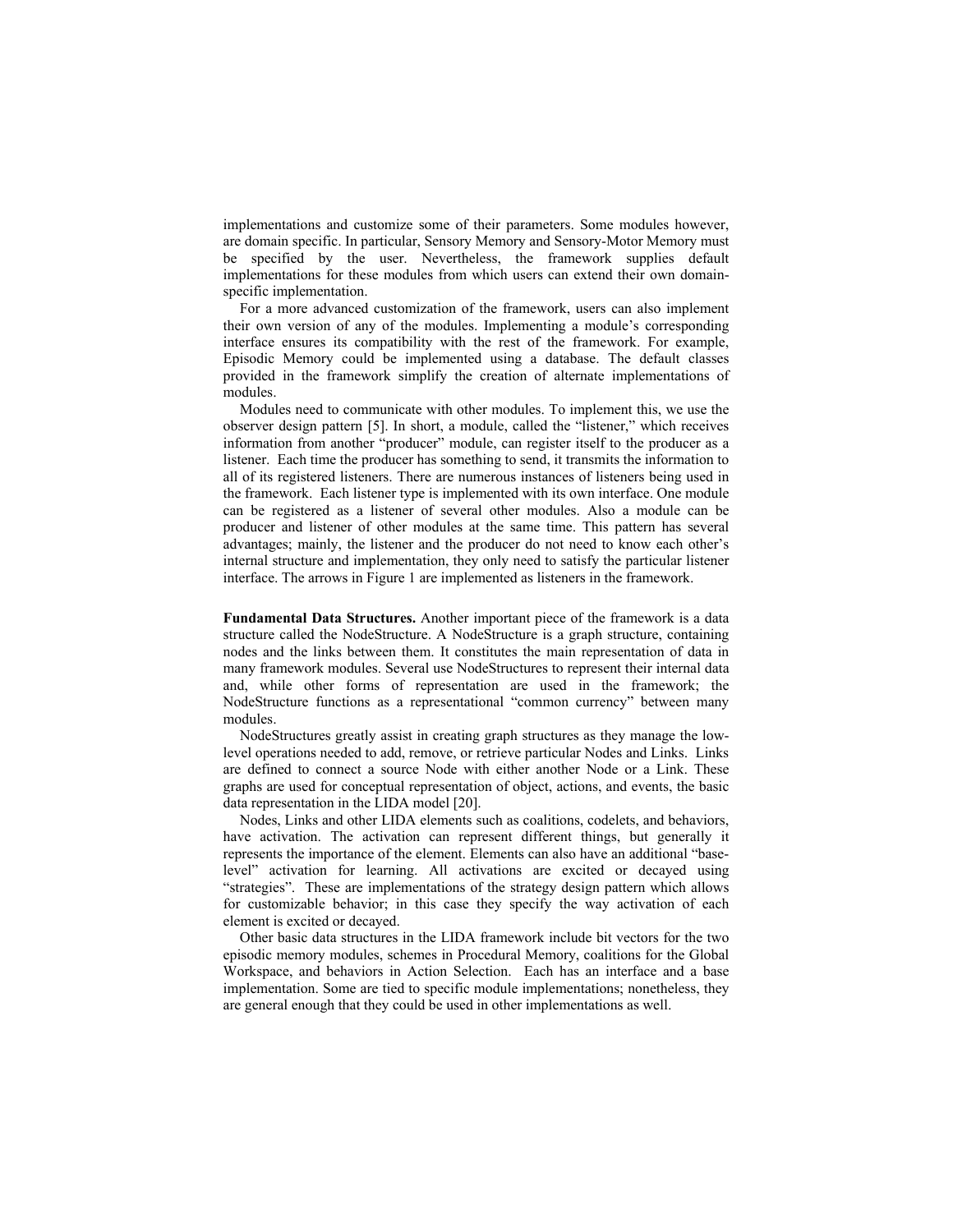**LIDA-tasks.** Modules need to perform several tasks in order to achieve their specific functionalities. The framework provides LIDA-tasks, encapsulations of small processes. A LIDA-task has an algorithm, a time of execution and a status. A module can create several LIDA-tasks to help it perform its function. A LIDA-task can run one time or repeatedly. A task that passes activation is an example of the former, while a structure-building codelet is an example of the latter. Some LIDA-tasks are likely to be fundamental for many AGI agent implementations, such as a task to pass activation. Others are implementation dependent and can be specified by the user. An example of this is a feature detector for a unique feature of a specific domain.

The execution of LIDA-tasks is delegated to the LIDA task manager. This important piece of the framework has the responsibility of scheduling and executing all the tasks of the application. It maintains a pool of threads, so several tasks can be executed at the same time. The task manager maintains a task queue which it uses to schedule LIDA-tasks for execution. Each position in the task queue represents a discrete instant in simulation time, which we call a *tick*. Ticks are numbered along the simulation, for example tick 1, tick 2, and so on. All tasks are scheduled to be executed at a specific tick. So if a single LIDA-task scheduled for tick *t* is enqueued in position *t*. All tasks scheduled for a particular tick are executed before the task manager advances to the next tick. Additionally, a parameter representing milliseconds called *tick duration*, can be set to ensure that *tick duration* milliseconds passes before the task manager moves onto the next position in the queue. With this mechanism, the whole simulation can run at different speeds, in slow motion, or even step by step.

#### **4.2 Framework Tools**

The current version of the LIDA framework features several useful tools. The first is a customizable GUI consisting of a main GUI application and a series of GUI panels which display such things as the content of modules, running tasks, parameter values, etc. A properties file allows users to add their own GUI panels as well as configure which panels are used and where they appear in the GUI window.

The Java logging API is used throughout the framework, recording important activities as they occur. Every log is made with one of several *levels* of severity. A dedicated GUI panel for Logging is part of the standard framework GUI. It allows the user to view logs of particular levels for specific modules or all modules.

An architecture loader allows agents to be specified via XML file. The loader reads this file and constructs an agent with modules, parameters, and initial tasks based on the file's specification. This utility obviates the need to specify agents by hand and allows for quick interchange of modules, connections between modules, change of parameters, etc.

Finally an *element factory*, implementing the factory design pattern [5], provides a centralized, configurable way to obtain new Nodes, Links, and Codelets. The excite and decay strategies used by objects created by the factory can be configured and changed dynamically. Factory support for additional object is planned in future versions.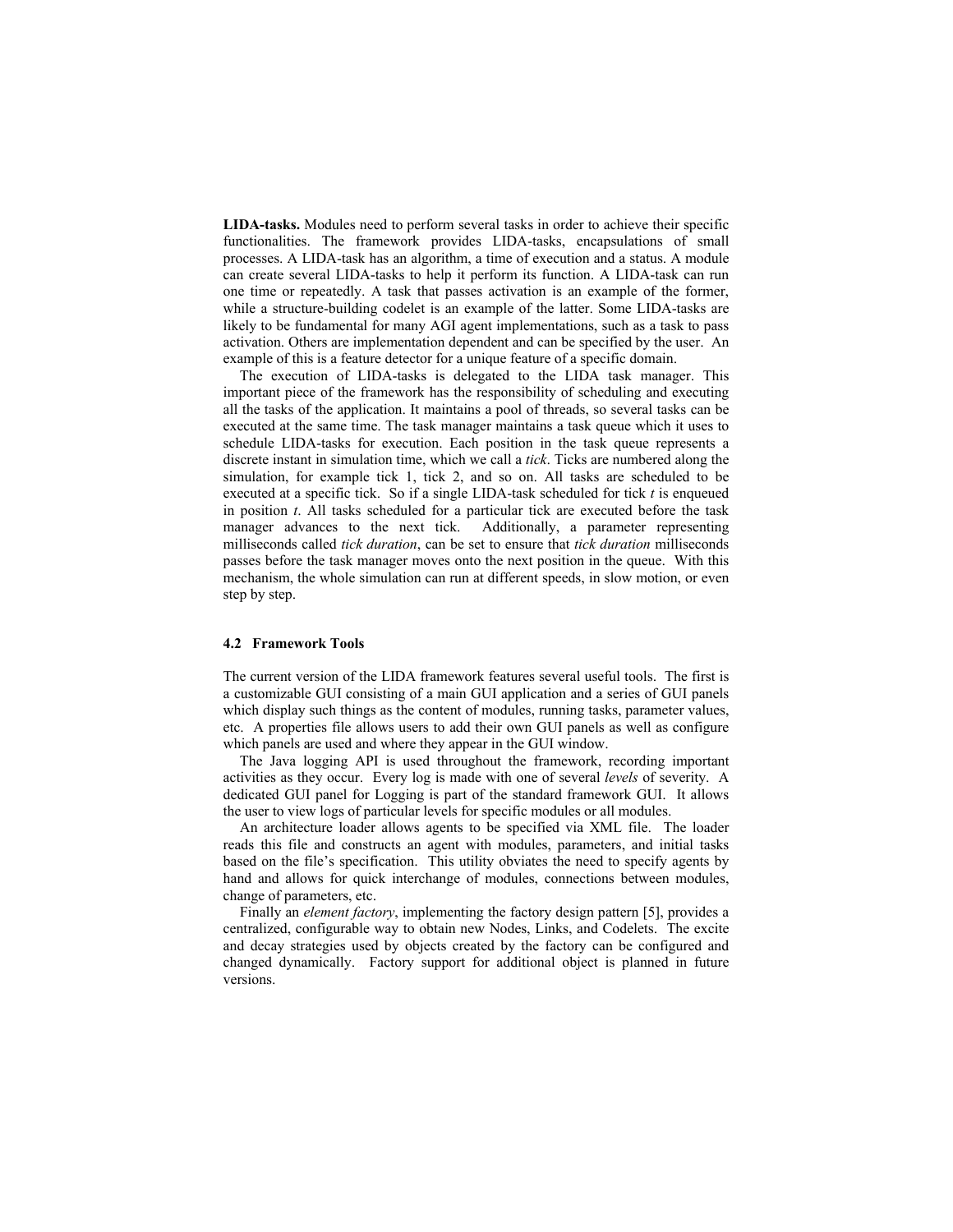### **4.3 Underlying Assumptions of the LIDA Framework**

Even though originally intended for the LIDA model, the framework's general structure and functionality could be used to implement other general architectures as well. The scaffolding provided by the framework can benefit such implementations. This is an interesting but unexplored side of this framework.

There are a few requirements that any cognitive architecture using the framework should adhere to. Broadly, the architecture must be composed of interconnected modules, be able to divide their functionality into small tasks, and use a graph-like data structure as the main conceptual representation.

The first assumption is not a problem for most AGI cognitive architectures because in general they are structured in this way already. The second assumption is also common among cognitive architectures but the inherent asynchronous nature of this framework's task model may require a refactoring for some architectures. Nonetheless, a task can perform the whole operation of a module instead of a small part of it. This fact further relaxes this constraint.

Finally, the chosen common currency for communication between modules in the framework is the NodeStructure. This graph data structure can be used to represent a wide range of data types. It is inherently appropriate to represent connectionist data but symbolic constructs can also be represented. Other representation data types, such as images or sensors raw data, can be internally referenced by a Node in this structure. This is not directly supported by the current version of the framework however future versions of the framework will address this limitation.

In summary, there are few basic assumptions that architectures need to address in order to use this framework as a foundation for its implementation. Nonetheless, we believe these constraints are not prohibitively tight, making this framework a viable and general tool for AGI.

## **5 Conclusions**

The LIDA software framework allows the creation of new intelligent software agents and experiments based in the LIDA model. Its design and implementation aim to simplify this process and to permit the user to concentrate in the specifics of the application, hiding the complexities of the generic parts of the model. It also enforces good software practices that simplify the creation of complex architectures. It achieves a high level of abstraction permitting several ways and levels of customization with a low level of coupling among modules. Supplemental tools such as a customizable GUI and logging support are also provided. The result is a powerful and customizable tool with which to develop LIDA based applications and, perhaps, many others as well. Much work is still needed to improve the performance of the framework and to add functionality. Learning mechanisms should be implemented in several modules and improved versions of Procedural Memory and Action Selection modules are in development.